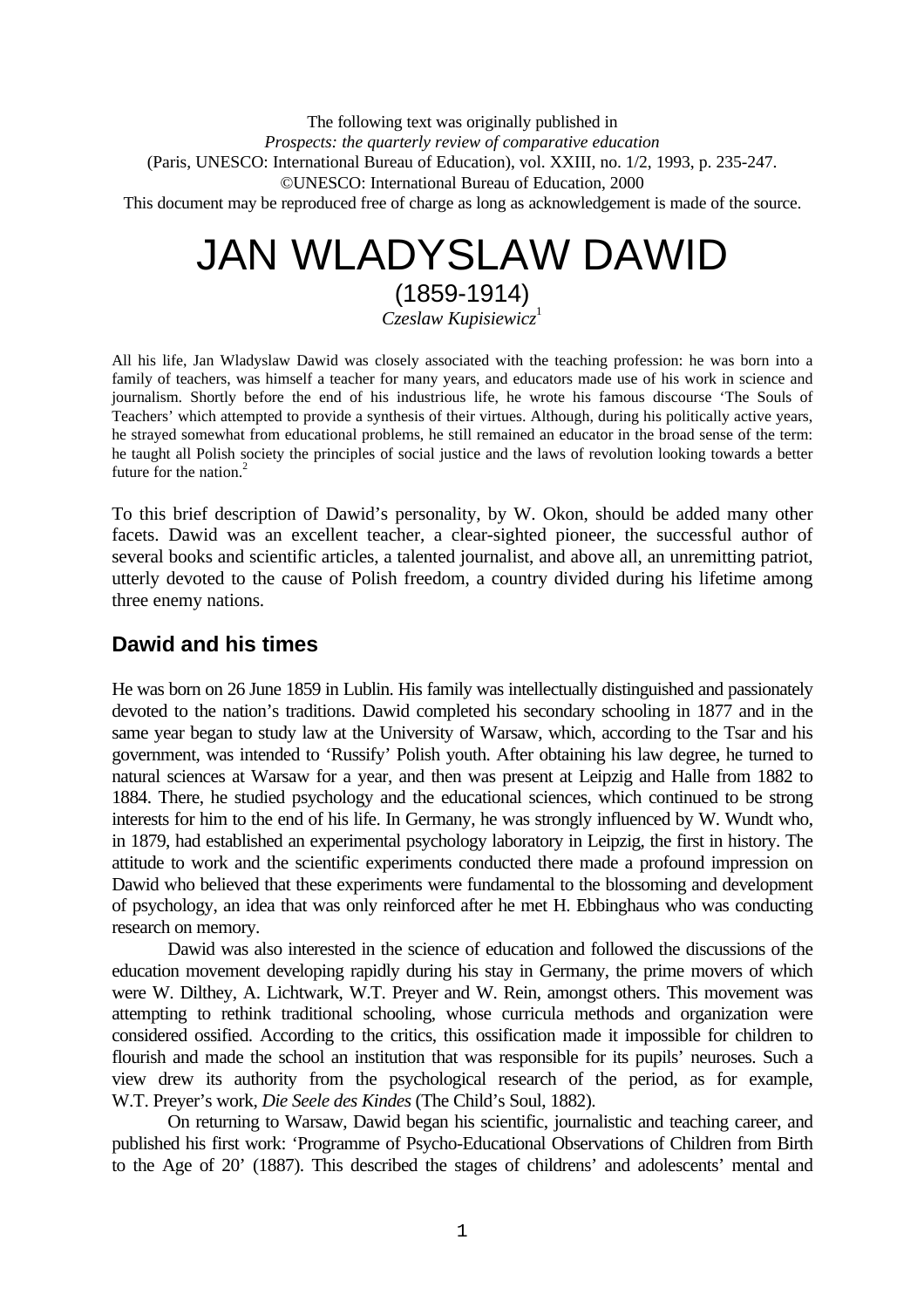physiological development and not only, as Preyer had done, the infant stage. About this time, Dawid began to publish his scientific treatises in Polish journals, addressing several problems of developmental psychology and education, the history of educational thinking, educational theory, teaching, an understanding of nature and so on. At the same time, he devoted much of his energy to commenting on social and political affairs, particularly by describing the difficult socio-political conditions of the Poles under Russian occupation. Finally, it was during this period that his career as a teacher in private schools began.

After the failure of the Polish January Insurrection (in the autumn of 1864), the Russian occupiers took the most severe reprisals against the Polish people and their education system. Russification was aimed in particular at secondary education, where the Polish language was completely banned, and the education system was made subject to military discipline. Polish society reacted by starting to organize a movement to preserve national education, the main features of which were education in the home and the development of private schools. As a teacher in private schools himself, Dawid took an active part in this movement where he met other Polish personalities: writers such as B. Prus, A. Dygasinski and A. Swietochowski, and scientists such as Z. Heryng, P. Chmielowski and T. Korzon.

In 1886 and 1887 Dawid concentrated his activity on the translation of German, French, Russian and English texts. He also began to write his work 'Object Lessons', which would become the major work of his life.

In 1890, despite his youth, Dawid became editor-in-chief of the 'Educational Review', an excellent weekly for teachers. He published his own articles there as well as extracts from his 'Object Lessons', publication of which was completed in 1891.

His marriage to Jadwiga Szczawinska, in 1893, brought a profound change to his life. His wife, like himself, was a journalist, and was also devoted to the struggle for national independence. They were both militants in the political movement that fought for the liberation of Poland and for a reconstruction of social and political relations along progressive lines. The Dawids' political activity led to retaliation against them by the police of the occupying power. Dawid thus had to give up his position at the 'Educational Review' in 1897 and the pace of his scientific work slowed down markedly. That situation continued until 1905, the year of the revolution. One of his colleagues, the famous sociologist L. Kryzwicki, later explained the reasons for what he considered to be a sacrifice: 'Dawid, like many other of his contemporaries, followed the trends of the time: soloists and composers, famous and talented, forsook their Muse, because it would have been shameful, they believed, to refine the beauty of their sounds when others were dying of hunger; poets neglected their talent and threw all their energies into writing books that were accessible to the public; thinkers [...] were deported to Siberia or sentenced to hard labour for having published booklets or written articles in banned magazines. If Dawid had devoted himself entirely to teaching, he would have felt guilty of forgetting those who were starving and miserable in the interests of his own pleasure. He therefore fought for the people's right to liberty and humanity, but basically he remained a teacher, for if the conditions shaping his life had been different he would never have been diverted from his vocation'.<sup>3</sup>

In 1900, Dawid accepted the position of editor-in-chief of *Glos* (The Voice), a progressive socio-political weekly which was not associated with any political party. By that time, his opinions had become radical. In several articles he maintained than only a revolution could bring complete autonomy to Poland: 'We shall win everything that can be won, not by docility and moderation, but by the strength of Action, Action by all the revolutionary elements united'.<sup>4</sup>

The revolution of 1905 was overcome by the Tsarist regime, the weekly publication *Glos* was suppressed and reprisals against Dawid and his wife were intensified just as their financial situation worsened. Dawid's health also became worse, reflecting his despair at the failure of the revolution. In February 1910, his wife, worn down by these events, took her own life. This was a terrible blow for Dawid bringing radical changes both to his interests and his scientific work. At that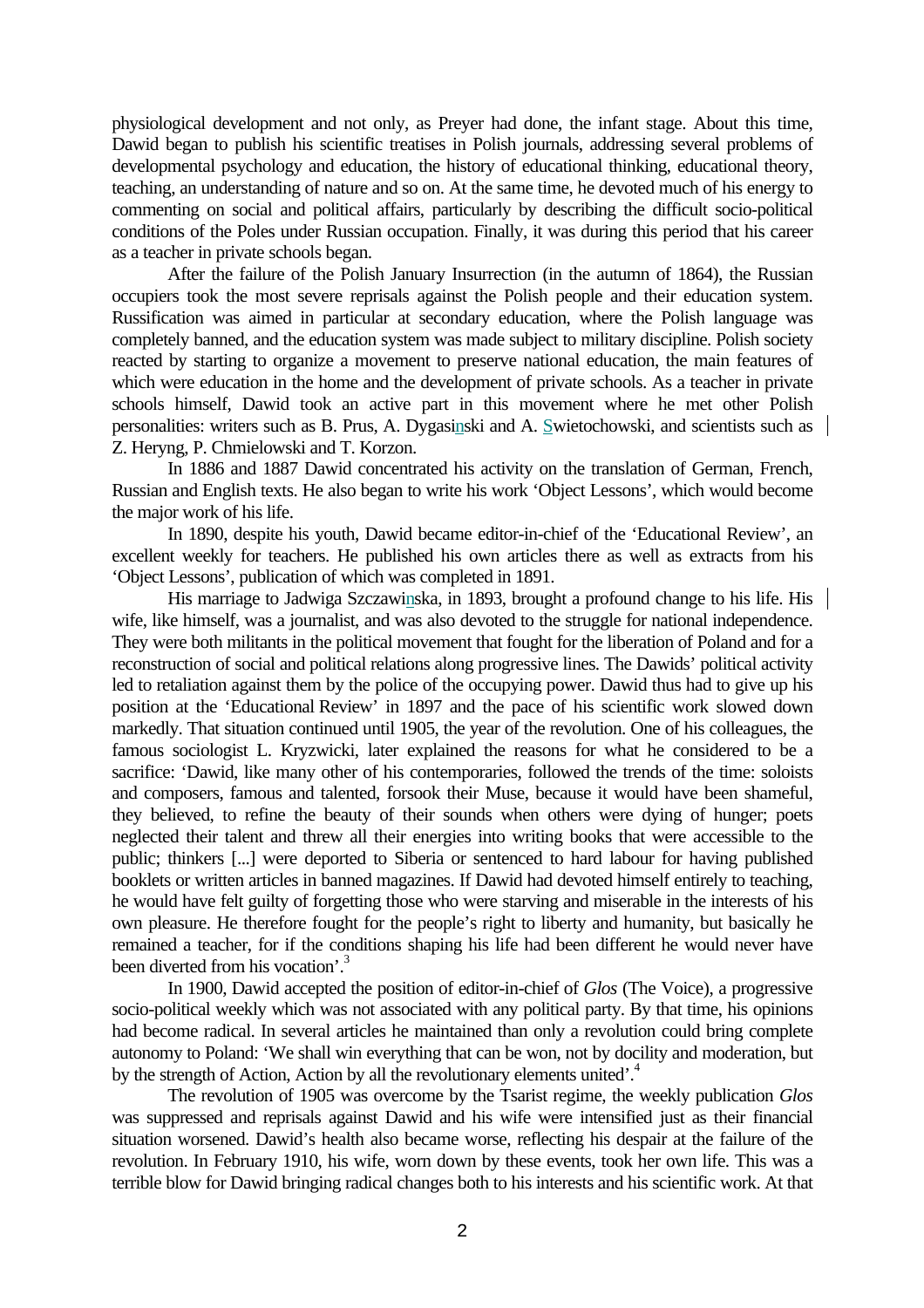time he confided: 'All I have left is my anguish which is a mortal illness. But death approaches slowly, so slowly [...]'. 5

Fleeing from the Tsarist police, Dawid took refuge in Cracow. He lived there alone, earning his living by giving occasional lectures. He wrote as intensively as ever, as if he were seeking oblivion through his unremitting work. At this time, in addition to publishing numerous articles, he wrote his discourse 'The Souls of Teachers' (1912) which is still read to this day. In his 'Object Lessons' Dawid had appeared as an empiricist, basing his educational theory on the meticulous analysis and correlation of *concrete facts*. In his pamphlet 'The Souls of Teachers', facts are no longer so important. In their place he puts educational ideals, particularly 'love of the human spirit', which for him was the most important characteristic of a teacher. This great change, reflecting his work on Bergson's philosophy and on the psychology of religion, can be explained, according to some of his biographers, as a consequence of his wife's premature death and the subsequent events in his life.<sup>6</sup>

Although the Poles in Cracow, which was under Austrian occupation, enjoyed a measure of autonomy, Dawid did not feel comfortable there. Thus in 1913, he took advantage of an amnesty and returned to Warsaw. He resumed his teaching activities, continuing his theoretical work and even planning new experiments. His premature death on 9 February 1914 put an end to his projects. He would not be there to greet Polish independence, proclaimed in 1918.

## **A pioneer**

I have referred above to the great diversity of Dawid's interests and scientific work: he was interested in philosophy, sociology, the history of civilization and of art, politics and what today is called politology; and for a time he was fascinated by ethics and economics, the history of education and physics, particularly magnetism. But the greater part of his energy and labour was devoted to psychology and the educational sciences, which he believed should be based on facts that were empirically verified.

This approach can be seen in his very first work: 'The Moral Crisis: a Psychological and Social Study' (1886). Claiming that teachers generally are not trained in psychology—which means that they only know how to 'stuff their students' heads with knowledge'—he devotes part of the book to an analysis of suggestion and imitation which, in his opinion, play an important role in instruction and education.

In the following year he published his 'Programme of Psycho-Educational Observations of Children from Birth to the Age of 20', which is in two parts. In the first part, which is methodological, Dawid stresses the importance—for the theory and practice of teaching—of experiments based on observation. The second part consists of a questionnaire dealing with the emergence and development of mental and physiological processes in children. Five hundred questions are divided among eleven chapters: family, education and social background; the child's psychological development and state of health; the senses; concentration and intelligence; the richness of experiences; imagination; reasoning; language; feelings; memory and the association of ideas; and physical skill.

Dawid's questionnaire made a decisive contribution to the subsequent development of experiments in educational psychology on children and adolescents in Poland; it was also used widely and effectively in the in-service training of teachers who, according to Dawid, are in 'the most human of all professions'. 7

The best known of Dawid's experiments dealt with children's mental resources. Their principles, the manner in which the experiments were carried out and their results, were presented and analysed in his book entitled 'Children's Intellectual Potential: an Essay in Experimental Psychology' (1886) which enjoyed great success in the educational world at the end of the nineteenth century. The starting-point was to interview 520 children aged between 6 and 12 years.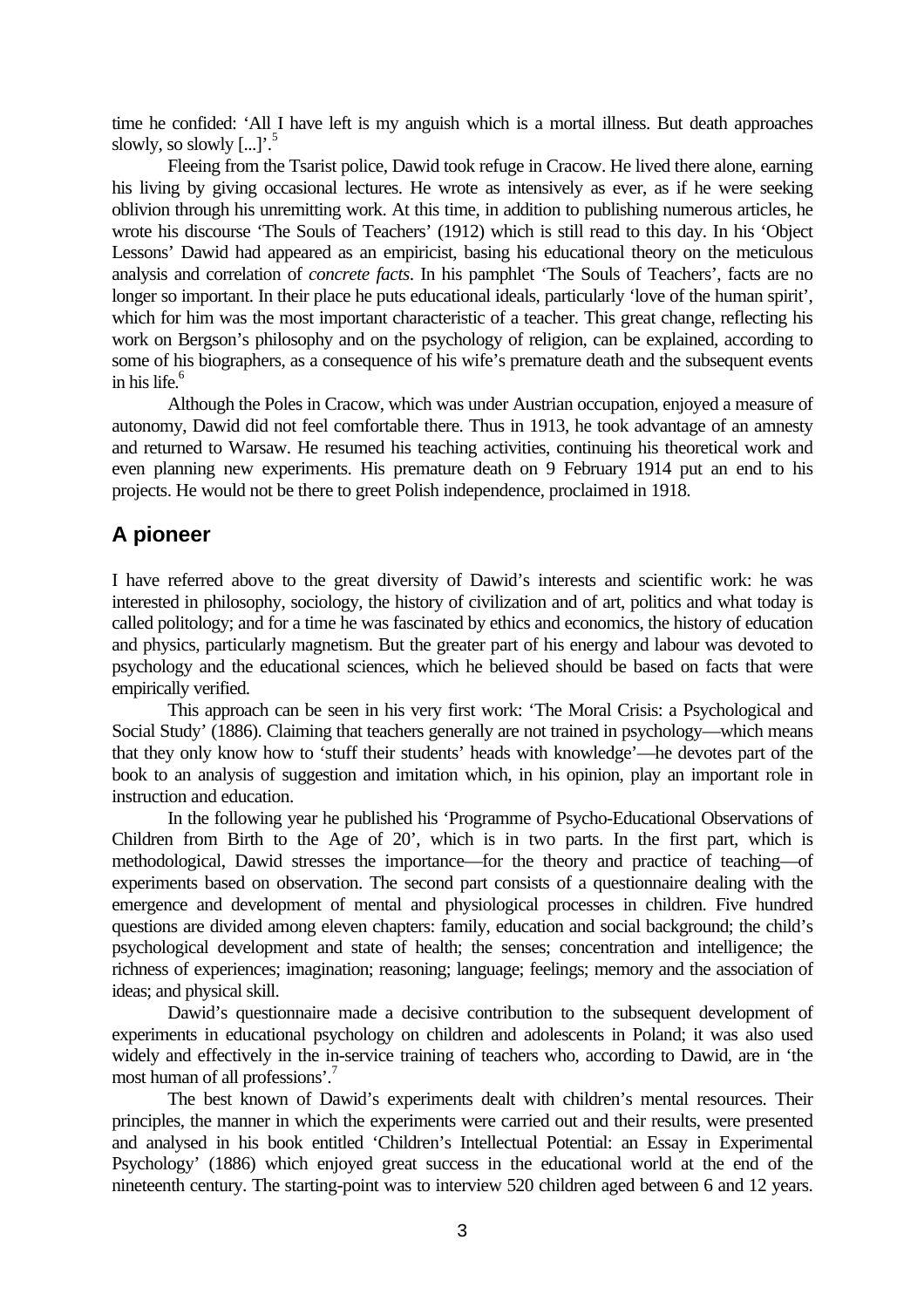The aim was to define the quantity and quality of information (Dawid would have said 'images') that the interviewed children had about fauna, flora, the earth, man and his work, the countryside and the town. The children also had to answer 136 questions relating to their 'direct experience'. The following questions are samples:

Have you ever seen: (1) a flock of sheep in a field? (2) a hen with chicks? (11) a live squirrel? (40) bunches of grapes on a vine? (70) the sunrise ? (136) a fire?'

Have you ever been: (108) in a water-mill? (111) in a factory?

Have you travelled: (115) on a train? (117) on a ship?

Analysis of the answers showed that most of the information and experiences related to nature, far fewer to geography, and very few to man and his work. Thus, only 1.4 per cent of the children interviewed had never seen 'a starry sky', and 2.9 per cent 'lilacs'; by comparison, 54 per cent had never been in a city, and 32.3 per cent had never been to the countryside.

Drawing general conclusions from results of the experiments, Dawid observed that neither the sex, the nationality, nor the race of Polish children of all religions—including Catholics and Jews—had any influence on 'the level of the children's knowledge', that is, on the quantity and quality of their information. The range of their knowledge depended almost entirely on two factors: the place where the child lived (urban or rural); and the type of school attended (public or private).

These observations are close to the ideas put forward by psychologists and educators of that period such as K. Lange, B. Harmann, G. Stanley Hall, N. Greenwood and others, particularly the observation that children begin quite early to manipulate several abstract ideas defining the properties of objects such as their shape, numbers and colours. However, Dawid analysed differently from his foreign colleagues the influence of innate predispositions on the development of the child's mind. He did not share the opinion of the radicals who believed that innate forces played an exclusive role of these predispositions, and demonstrated that the influence of the environment in which the child lives and grows is also of equally great importance. Furthermore, Dawid's experiments contributed to the rejection of the widely held opinion of the late nineteenth and early twentieth centuries to the effect that the intellectual level of girls was inferior to that of boys.

In his scientific research, Dawid attached great importance to elementary education. His work, 'Object Lessons', devoted to this level of education, is still largely relevant and is used today as a reference, which does not happen very often in educational literature!

'Object Lessons' instituted the method of teaching through seeing and hearing, or, in today's terms, audio-visual teaching. The work provided the teacher with effective aid in teaching students about the objects and the phenomena of their biological, social and cultural environment, and also in refining their senses, intelligence and imagination. This method, it was believed, would endow children with the knowledge required by the century 'of steam and electricity', and would facilitate the continuation of their studies at the succeeding levels of education.

In 'Object Lessons', Dawid presents the genesis and development of audio-visual instruction, describing in detail its form and content. In particular, he analyses the theoretical bases of his method. In this, he is critical of the 'nature study lesson' concepts propounded by Pestalozzi and Herbart, which were very popular at the end of the nineteenth century. The first one, based on the formula 'number-form-word' was too schematic in Dawid's view; the second stifled teaching in the restrictive embrace of four (in Herbart's case) or five (in the case of Herbart's followers) excessively formal levels.<sup>8</sup>

Dawid mentioned the *Didactica Magna* of Comenius as a source of inspiration for his 'Object Lessons'. But while the great Czech thinker had only sketched the outlines of these lessons, Dawid, making use of an abundant literature on the subject (including the works of Rabelais, Pestalozzi, Rousseau, Fröbel, and also contemporary authors such as Dickhoff, Gréard, Salomon and others), developed a coherent theory of elementary-level audio-visual instruction. It is no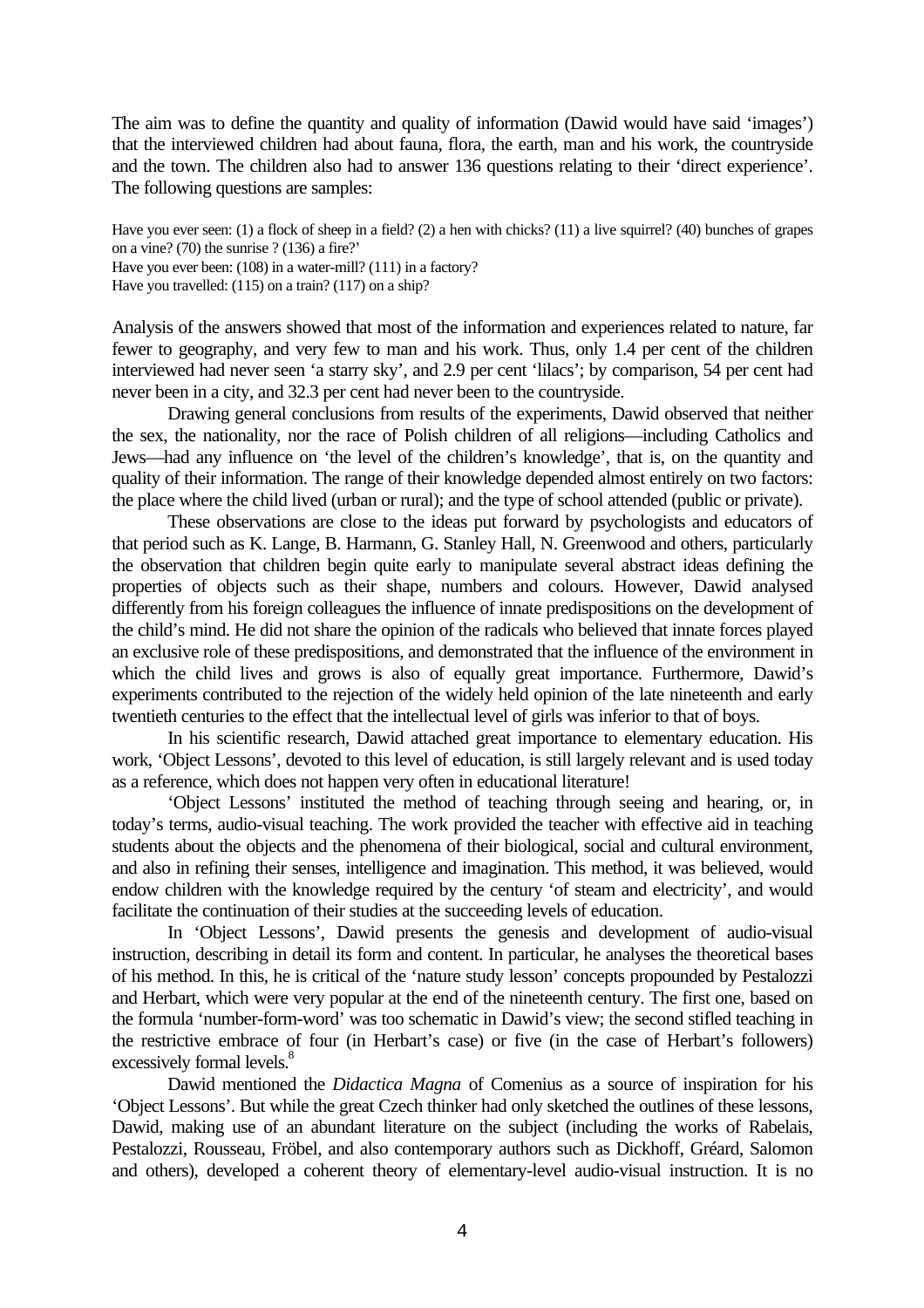exaggeration to say that this theory, or at least its foundations, contributed to the later development of the methodology of science teaching. It also strongly stressed the need to overcome the contradictions between the concept of formal and encyclopaedic instruction and practical teaching, questions that were widely discussed at the time. Educational activity consists, he wrote 'first of all, in stimulating capacities and an interest in the indirect knowledge of concrete things; secondly, in the material preparation of students for such knowledge'.<sup>9</sup>

Unlike some contemporary theorists, Dawid was also convinced that the new method—the object lessons—should not be considered as serving only the elementary education of the mind, but also as serving the education of children's feelings, will and character. This is indeed a very modern view.

The concept of 'object lessons' played an important role in the development of Polish education. It was a milestone and a source of inspiration for empirical experiments on the teaching process, which is reflected in the works of B. Nawroczynski ('The Student and the Class', 1923), W. Okon ('The Process of Teaching', 1954) or of B. Suchodolski ('A Model of an Educated Pole', 1980). Dawid's concept was a veritable treasure house of methodological knowledge for Polish teachers and for trainee teachers. It was also, *par excellence*, an antidote to the weaknesses and excesses of teaching and instruction, such as verbalism and formalism, which were very widespread in Polish education at the beginning of the twentieth century, and the starting-point for the reconstruction offered by 'object lessons'—this time in an independent Poland—following, among other things, the progressive approach of 'learning by doing'.

Dawid's last work, 'The Souls of Teachers' (1912), created a great stir. Unlike his other works, which were largely based on empirical experiments, this one contained axiological and ethical reflections, as the title itself indicates. Dawid considered that 'the love of human souls is the characteristic trait of a good teacher'. He believed that the teacher should not be content 'to simply give a lecture, but should also fulfil other functions, those of a educator, protector, counsellor, partner, initiator of many cognitive activities by the students, referee, and finally judge [...] This requires, of course, a sense of responsibility, sensitivity to human suffering, continuous reorientation, an interest in society, a considerable intellectual and moral culture, tolerance, objectivity in judging others, and most of all in judging oneself'.<sup>10</sup>

The principal aim of Dawid's organizational activities was the establishment of an institution to train such teachers. He almost succeeded in Cracow but when the First World War broke out in 1914 he had to give up that project too, of which nothing remained except the organization of seminars for teachers later on in independent Poland. One work also remains from this effort, 'Intelligence, Will and Aptitude for Work' (1911) in which Dawid described his empirical psychological and educational experiments and drew practical consequences from them for the training of teachers. Its principal thesis is that 'to know, to want and to do are the three sources that animate human life'. *To know* is to be intelligent, *to want* is to demonstrate an aim, *to do* is to work and to transform plans into reality. These three sources are closely linked and act upon each other so that neither can function effectively if it is separated from the others. I believe that the educational consequences of this observation need no further comment.

Of these three sources, intelligence was the one to which Dawid devoted the most attention. In Dawid's view, intelligence is not inherited in a ready-made form, but is a faculty which can grow and be cultivated, and which governs the conditions indispensable to human development. These conditions are the senses, attention, memory, thought, imagination, and their respective activities. They do not constitute, by themselves, intelligence, although they are like 'a fertile soil from which it draws the vital sap and where it grows'. The essence of intelligence 'is reflection or the gift of creating abstract ideas, reaching conclusions, explaining and verifying'. In a very modern way, Dawid defined thought as 'the tendency to uncover relationships among things, phenomena and processes; as the desire to study something that is inaccessible to the senses; as that which does not exist in memory, and that our mind adds to reality'.<sup>11</sup> Viewed in this way, thought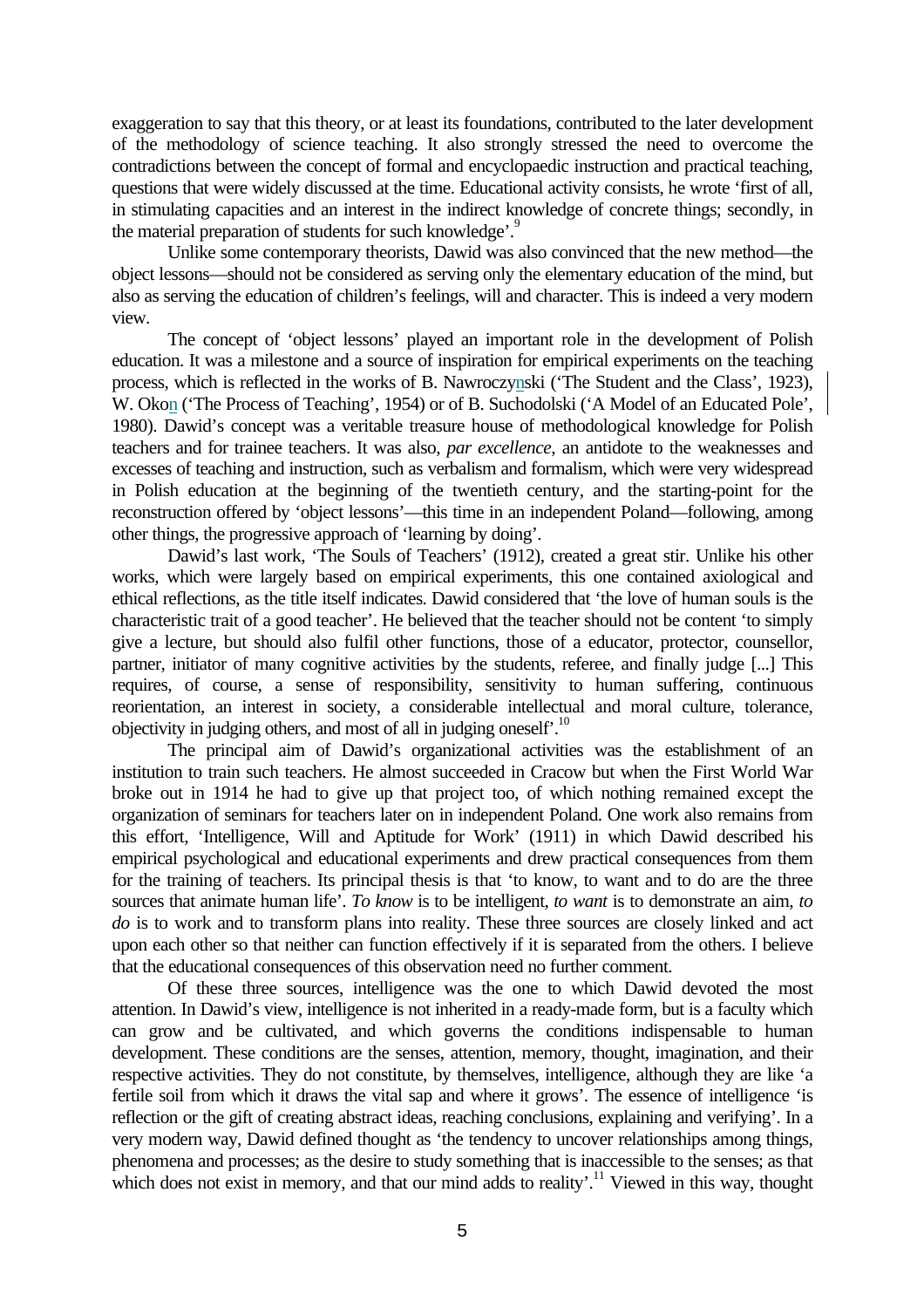consists of the internalized fulfilment of our projects, while action consists of bringing them to life and concrete existence.

In Dawid's view, intelligence can be measured. However, he was not convinced that it was possible to do it effectively and adequately using Binet's 'measurement scale', which was very popular at the time. Dawid believed that this scale subordinated intelligence to the quantity of knowledge that the individual possessed and required the subject who underwent the test to act in artificial conditions, often very remote from those of real life. To avoid this disadvantage, Dawid developed a 'test of reasons and consequences' which he entitled: 'What happened and why?' He explained it in these terms: 'I was looking for a method which would be closer to the circumstances in which most people apply their intelligence in life, in relation to concrete objects and phenomena, where observation and imagination are combined; a method independent, as far as possible, of experiences and knowledge, of the type and level of education and literary culture, and even of the ability of self-expression; lastly, a method which could be used independently of the level of development and intellectual potential'.<sup>12</sup>

The aim of Dawid's test was to arrange some pictures in relation to each other according to the 'cause-effect' criterion, so as to demonstrate the different phases of events of varying complexity.

Dawid's test was very successful in Poland among teachers, particularly those who wanted to conduct empirical studies of teaching. With these people in mind, Dawid published an article, 'On the Spirit of Experimental Education' (1912) in which he advised them 'to study [...] concrete educational processes, the real mental life of the students, and the factors that influence this life. It is then and only on that basis that educational activities can be undertaken and can lead to good results'. Later, he added: 'Teaching is not learned from books, not even the best ones. It is based on strict laws that must be known and understood in full awareness of their consequences. For that reason, it is necessary to observe and analyse real educational processes and phenomena, while still not forgetting these laws'.<sup>13</sup>

As already mentioned, Dawid was a fierce adversary of everything in instruction that had the slightest relationship with formalism. He thus always stressed very strongly that future teachers should learn to analyse profoundly and minutely every educational situation, thereby overcoming the possible domination of any single educational theory or concept. I believe that this is still appropriate today.

In addition to the publications cited so far, Dawid wrote several other works and articles, including 'Psychological Essays' (1880), 'A Course of Science and Psychology' (1886)—as a supplement to the periodical 'Educational Review', 'Brain and Soul' (1908), and 'On Intuition in Mysticism, Philosophy and Art' (1913). In all his publications one can see his erudition, his great attention to the needs of educational practice, the continuing criticism of what he called 'the defunct scholastic past', and a deep conviction as to the importance of the mission that teachers must fulfil.

#### **Translator and editor**

Dawid's work as a translator is impressive. It includes several books translated from French, Russian, German and English—languages that Dawid spoke fluently—as well as many speeches and articles. Dawid's first translations were about magnetism, hypnosis and spiritualism, <sup>14</sup> which were the subject of keen interest in the West at the end of the nineteenth century.

Later, he translated works dealing with educational and psychological questions, particularly the foundations of education and the modern psychology of women.<sup>15</sup> Finally, there were translations of texts on ethics, philosophy and economics.<sup>16</sup> His translation of Paulsen's book on Kant stimulated Dawid's interest in philosophy while he was living in Cracow and was still affected by his wife's sudden and tragic death. It was then that Dawid's philosophical and religious thinking turned towards mysticism. It was then, too, that he was working on Bergson's philosophy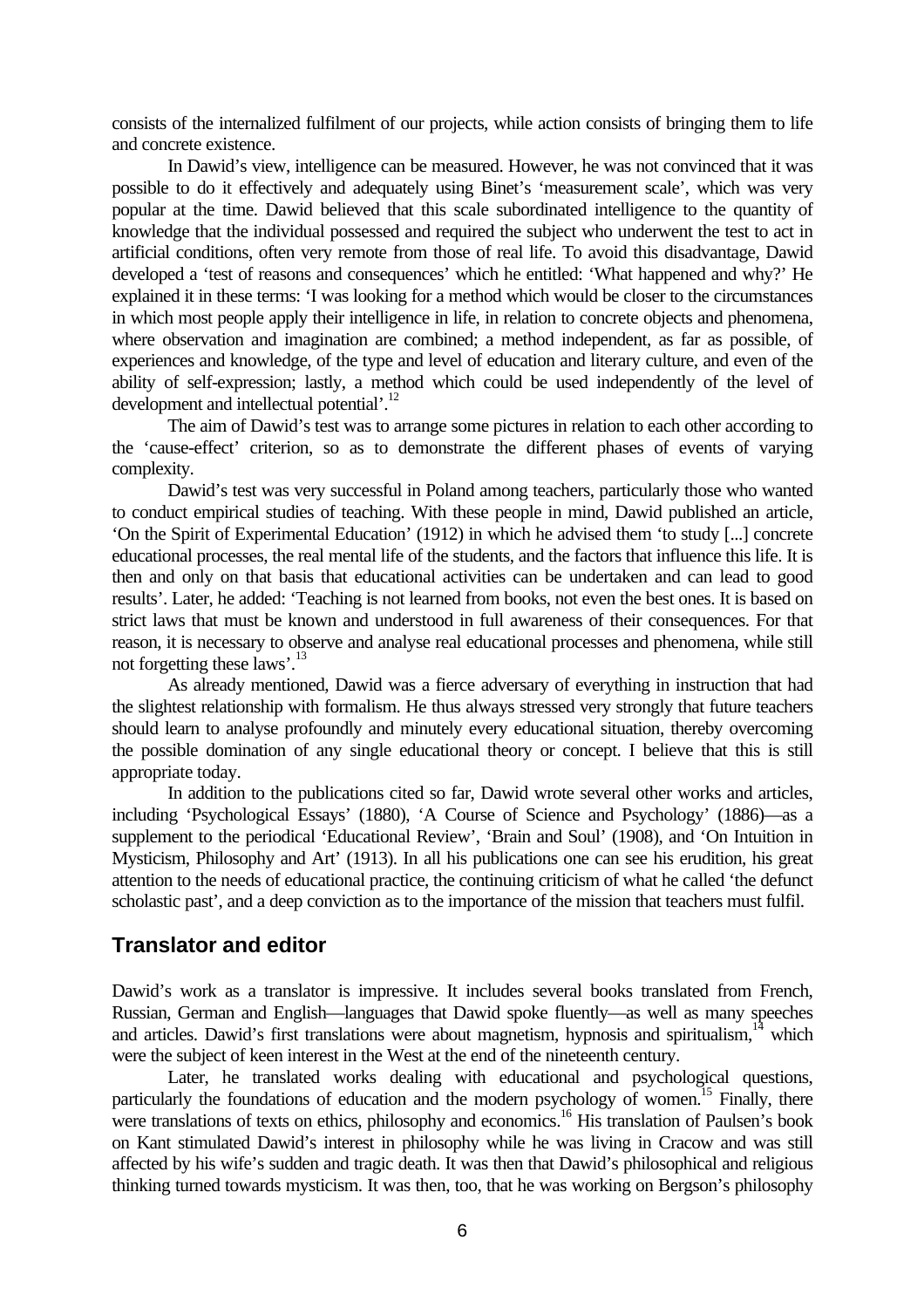and the psychology of religion.<sup>17</sup> Some of Dawid's biographers believe that he was seeking in this way to 'go beyond the excessively mechanistic limits of science and to deepen his own research in mysticism'. 18

Dawid's publishing activities began in January 1890 when he took the position of editor-inchief of the 'Educational Review'. This periodical published the contributions of many famous Polish writers and scholars, including S. Dickstein, A. Dygasinski, T. Korzon, L. Krzywicki, I. Moszczenska, W. Osterloff and others. The 'Educational Review' also maintained very close relations with its readers, most of whom were teachers trying to improve their professional skills, using the sections in the review entitled 'Educational Guide', 'Kindergarten' or 'Systematic Course of Elementary Education'. The review also published supplements in book form such as 'Object Lessons' by Dawid himself, 'Outline of Geography' by W. Nalkowski, 'Algebra for Beginners' by J. Todhunter, translated from English, etc.

The 'Educational Guide' section was a great success with the readers. It addressed such subjects as 'Mentally handicapped children', 'How to prepare children for school', 'How to learn to teach', 'How to tackle stuttering' and many others. Dawid was often the author of these articles thereby showing proof of his talent, of his willingness to popularize these questions and of his concern for society's needs.

In 1893, Dawid published the results of his investigation on the theme of 'What had the greatest influence on my life?', which was a huge success not only among ordinary readers but also among psychologists. The study made it possible to discover what were the values most prized by the Polish intelligentsia of the period, namely patriotism and liberty, and the importance of science and culture.

In 1897, as noted above, Dawid left the editorship of the 'Educational Review' on being accused of having radicalized its content, thereby harming 'the public interest'. Three years later, Dawid resumed his activity as editor, this time as editor-in-chief of the weekly *Glos* ('The Voice'). This periodical published authors of very diverse political, social and artistic opinions, in accordance with the views of Dawid who believed that the principal criterion in choosing articles should be the independence of the thoughts expressed, their modernity and their critical weight and not their uniformity. At first, Dawid published articles on cultural subjects, such as 'Criticism and Creation' and 'The Importance and Goal of Culture'. During the years preceding the revolution of 1905, the articles were increasingly focused on social and political problems. Later on, Dawid explained what motivated him: 'Many people held my political, social and journalistic activity against me, saying that it took me away from my scientific work. [...] But I could not do otherwise. I was always sensitive to any false note, to any injustice, to any evil, and it was this sensitivity that drove me to action'. 19

After the failure of the revolution of 1905, 'The Voice' stopped publishing, but Dawid soon returned to his editorial vocation and, starting in 1906, he wrote for the 'Social Review' where, over a two-year period, he published more than thirty articles on socio-political problems. This collaboration ended when the Tsarist authorities suppressed the 'Social Review'. Thus ended an important stage of Dawid's life during which his socio-political and scientific work was carried on at the same time as his activity as a teacher.

# **The teacher**

Dawid was primarily a theorist. His actual teaching work was sporadic, such as when he taught in private schools or gave lectures. Thanks to his wife, he took an interest in the 'mobile' university, the clandestine school of higher education for women that, despite harrying from the police, operated continuously from 1885 to 1906 when it was legalized under the name of 'The Society for Science Courses'. Nationally renowned scholars taught in this 'mobile' university—so called because it had no fixed headquarters—including P. Chmielowski and I. Chrzanowski (Polish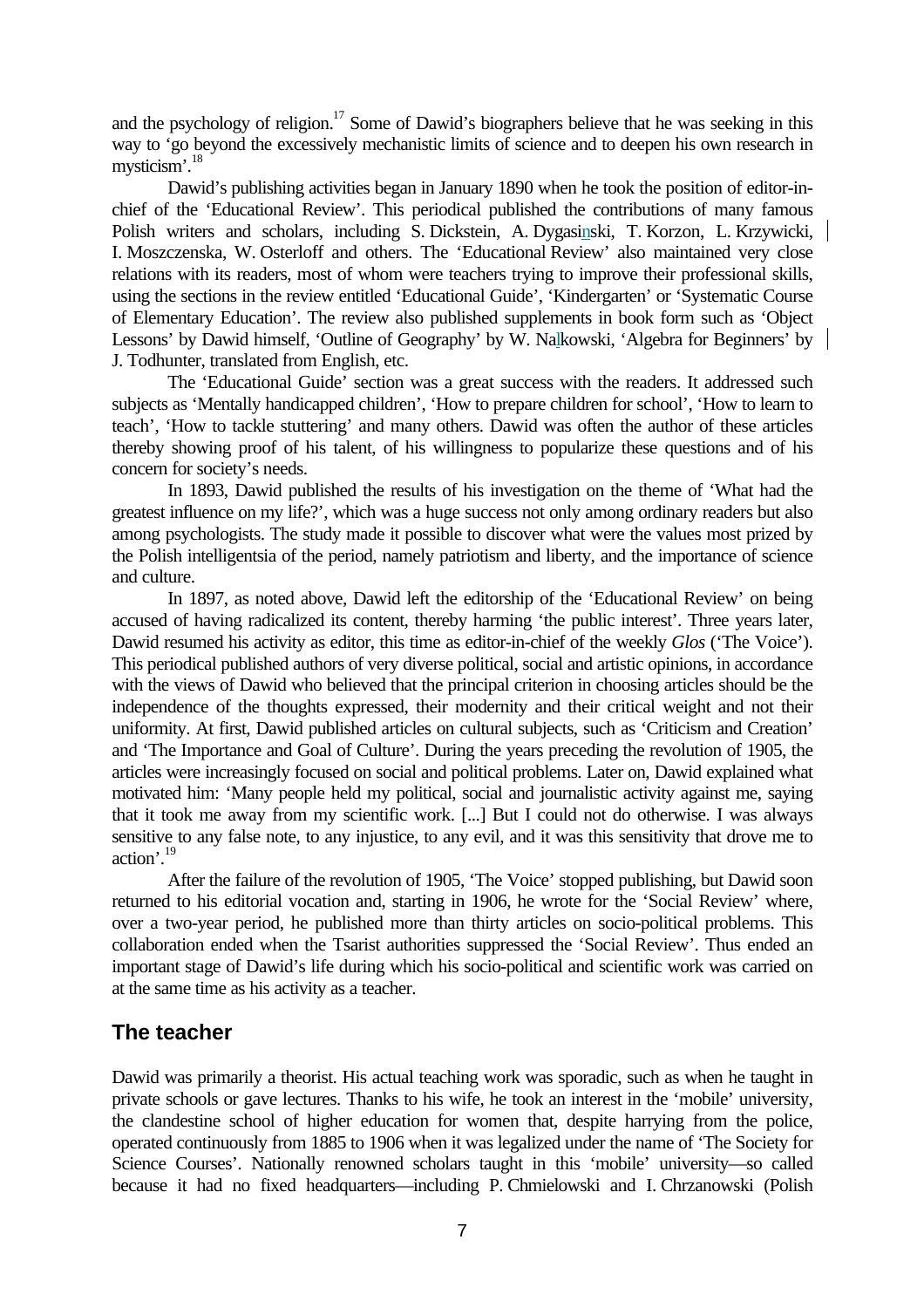philology), W. Smolenski (history), A. Mahrburg (education and psychology), L. Krzywicki (sociology), M. Hertz (mathematics), O. Bujwid (natural sciences), and many others. Thanks to this collaboration, the university enjoyed great prestige in society and, although it was reserved for women, many men wanted to study there too.

As a teacher, Dawid was not highly appreciated by his students. He seemed unapproachable, taciturn and, according to one of his students, he was 'as if indifferent to everyday problems'. Nor was he a good speaker, even though his lectures, according to the same student, 'were profound and very full of knowledge, and the precision with which his thoughts were formulated clearly showed the importance of the problems he addressed'.<sup>20</sup>

### **Dawid's influence on the development of educational psychology in Poland**

When Dawid began his scientific activity, there were two competing educational trends in Poland: positivism and naturalism. Believers in positivism thought that education consisted of 'adapting young people to life under the conditions affecting them, and above all teaching them how to get their food, clothing and a roof over their heads'.<sup>21</sup> It should be remembered that 'the conditions affecting them' in Poland were then dictated by the occupying powers and that socio-economic relationships were those of the pre-capitalist era. The goal of education formulated in this way did not take into consideration 'the preparation of young people for work and the exchange of goods', objectives which were nevertheless important for the positivist approach to education throughout the rest of Western Europe.<sup>22</sup> For their part, the representatives of the naturalist tendency spoke of the determining influence of genetic factors on the process and outcomes of education. They pinned all their hopes on biological and psychological experiments, whose effects, so they believed, 'would at last shake the old foundations of education and mark out a new and more efficient direction for it'. 23

Dawid, in his concept of the role of the school and education, had gone beyond both positivist utilitarianism and naturalism. He believed that education should be based on the one hand on the results of psychological experiments—of which, it should be remembered, he was both a follower and a practitioner—and on the other hand on practice, taking into account the mental and physiological interests and capacities of children and adolescents. It may then rightly be believed that in demonstrating the narrowness of currently popular educational thinking '[...] Dawid was ahead of his times and that, in Polish education, he rose to rank as one of the most modern representatives of this discipline'.<sup>24</sup>

Dawid was also responsible for influencing the creation and popularization with teachers of a new pattern of schooling. Rejecting the traditional pattern, based on the encyclopaedic approach and the formalism of the followers of Herbart, which, furthermore, was distorted in Poland by the policy of 'de-Polonization' and of loyalty towards the occupying powers, Dawid advocated the model of a school as 'humanitarian, based on the training of character and inculcating in the students a humanitarian view of the world'.<sup>25</sup>

In his model of schooling, Dawid refused to overload the students. He argued for harmony between theory and practice and for a necessary concentration and integration of instruction. He also recommended that children should be stimulated with the desire to know about things by giving them many chances to do so. He wanted schools to teach students to 'know, want and do'.<sup>26</sup> As we have seen, he was also a supporter of 'object lessons' in which he saw an effective weapon in the struggle against verbalism. In particular, he demanded that teachers should understand their students as well as possible, thanks to educational psychology experiments, among other things, and that work with them should be based on the idea of 'partnership', mutual esteem and trust.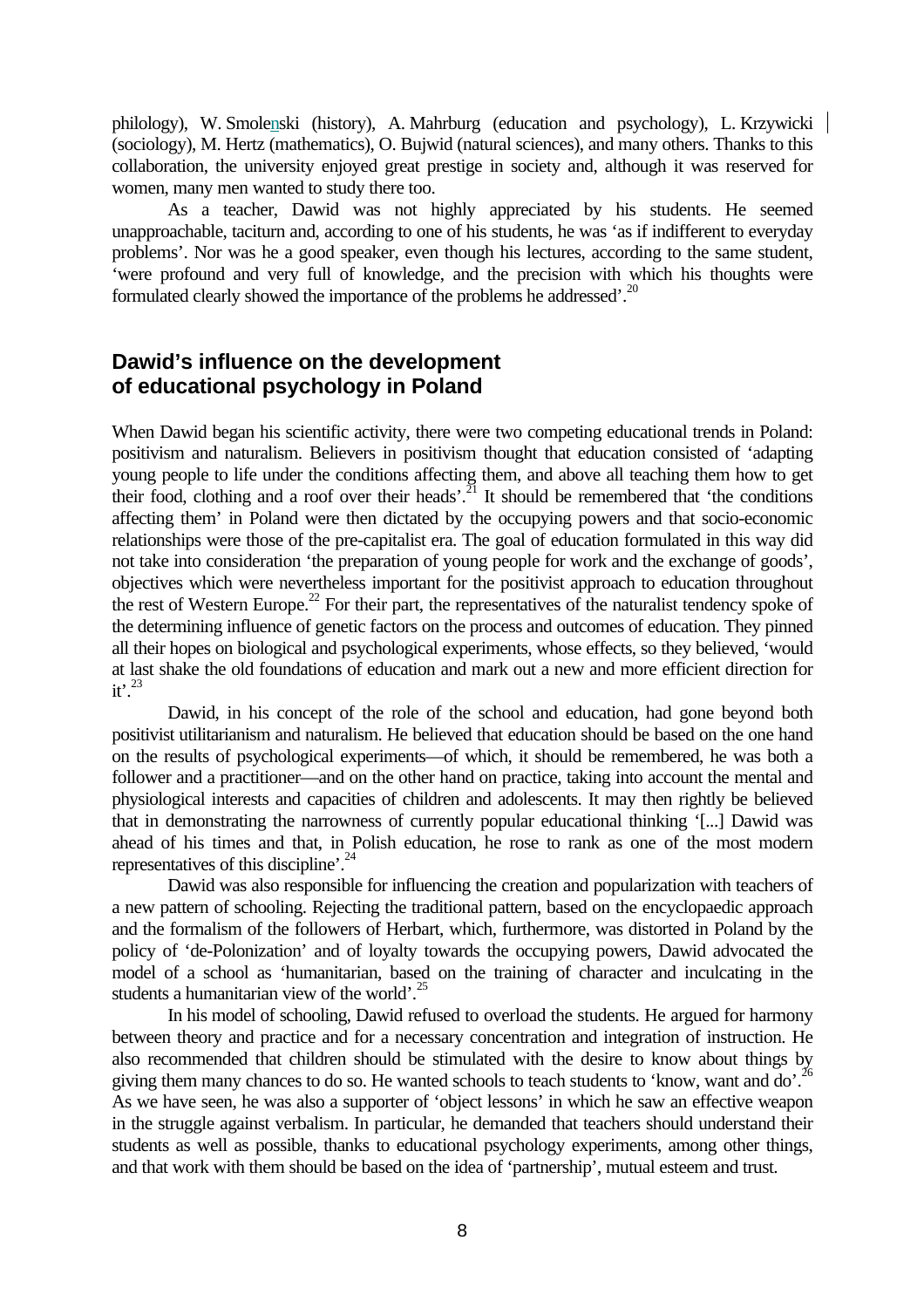This pattern of schooling was way ahead of its time. What Dawid was arguing about in the overloading of school curricula and the integration, in the students minds, of the content—still artificially divided among different subjects—has yet to be realized even today. The same is true of the postulate that the school should concentrate its efforts solely on intellectual education ('knowing') while Dawid wanted it also to educate sensitivity and the will ('doing' and 'wanting'). In this context, Dawid's model of 'humanitarian' schooling—today we would call it, as von Hentig does, 'humane' (*eine humane Schule*) <sup>27</sup>—still attracts the interest of reformers in Polish education. For example, its influence is quite visible in the 'Report of the Committee of Experts on National Education on the Situation and Directions for the Reconstruction of the Polish Educational System'  $(1989).^{28}$ 

Dawid was aware that putting his model into practice would depend primarily on the teachers. The content and methods of their training, their social and patriotic activities, their attitudes and personalities were at the very centre of his preoccupations.

During the first period of his scientific activity, the principal factor of the work of a teacher was, for Dawid, knowledge of psychological and educational laws and putting this knowledge into practice. As we have seen, Dawid focused all his energy as a researcher on the analysis of these laws and on the principal problems of the theory of teaching (mainly in 'Object Lessons') and the theory of education (mainly in 'Intelligence, Will and Aptitude for Work').

After 1910, he stressed awareness of spiritual community and solidarity with others. In his treatise 'The Souls of Teachers', he called this sentiment 'love of human souls'. This commitment, he believed, is a source of professional enthusiasm, self-confidence and success in schoolwork: 'If one had to choose between a teacher who has professional knowledge, and is familiar with psychology and the methods and techniques of education but who does not have this commitment, and a teacher who, despite modest knowledge and a lack of training, is animated by a lively and active sense of the spiritual community and loves and protects the souls of his students, the second one must be chosen'.<sup>29</sup>

But this alternative was purely formal for him because he wanted teachers to be aware of the importance of their profession and of the impact of the results of their work, and wanted them always to seek to increase their knowledge. These requirements are still topical today.

Dawid also influenced the methodology of experimentation in educational psychology in Poland. He was one of the principal initiators and popularizers of empirical experiments on children's mental content, their imaginary and real universes, their intelligence and their ways of thinking. The idea that he explored with his collaborators of simultaneous development of the mind, will and aptitudes of students is also of interest today. Of topical interest, too, is his concept of 'object lessons' which he set against the then current practice of 'verbal and textual knowledge which arouses reflection in children too early, to the detriment of their aptitudes for knowing about things indirectly'.<sup>30</sup> His concept of teaching based on knowledge integrated by the senses, the mind and practice gave a decisive impetus to Polish education. The concept of the methodology that he developed for elementary education was entirely modern. Several new editions of his works testify to the topicality of his ideas and his approach. They include not only his principal work, 'Object Lessons' (1960), but also his 'Secondary Eductional Writings', reprinted in  $1968$ <sup>31</sup> W. Okon was certainly right to note that 'in the development of contemporary knowledge of the process of teaching and learning, Dawid's work is as current as ever today'.<sup>31</sup> The language barrier being what it is—Dawid wrote only in Polish—his work is not known, studied or appreciated outside Poland.

#### **Notes and references**

1. *Czeslaw Kupisiewicz (Poland)*. Member of the Polish Academy of Sciences. Titular professor of General Didactics at the Faculty of Education of Warsaw University. President of the National Committee of Experts on 'Education: A National Priority' (1989). Member of the Committee on the Future: 'Poland in the Twenty-first Century.'